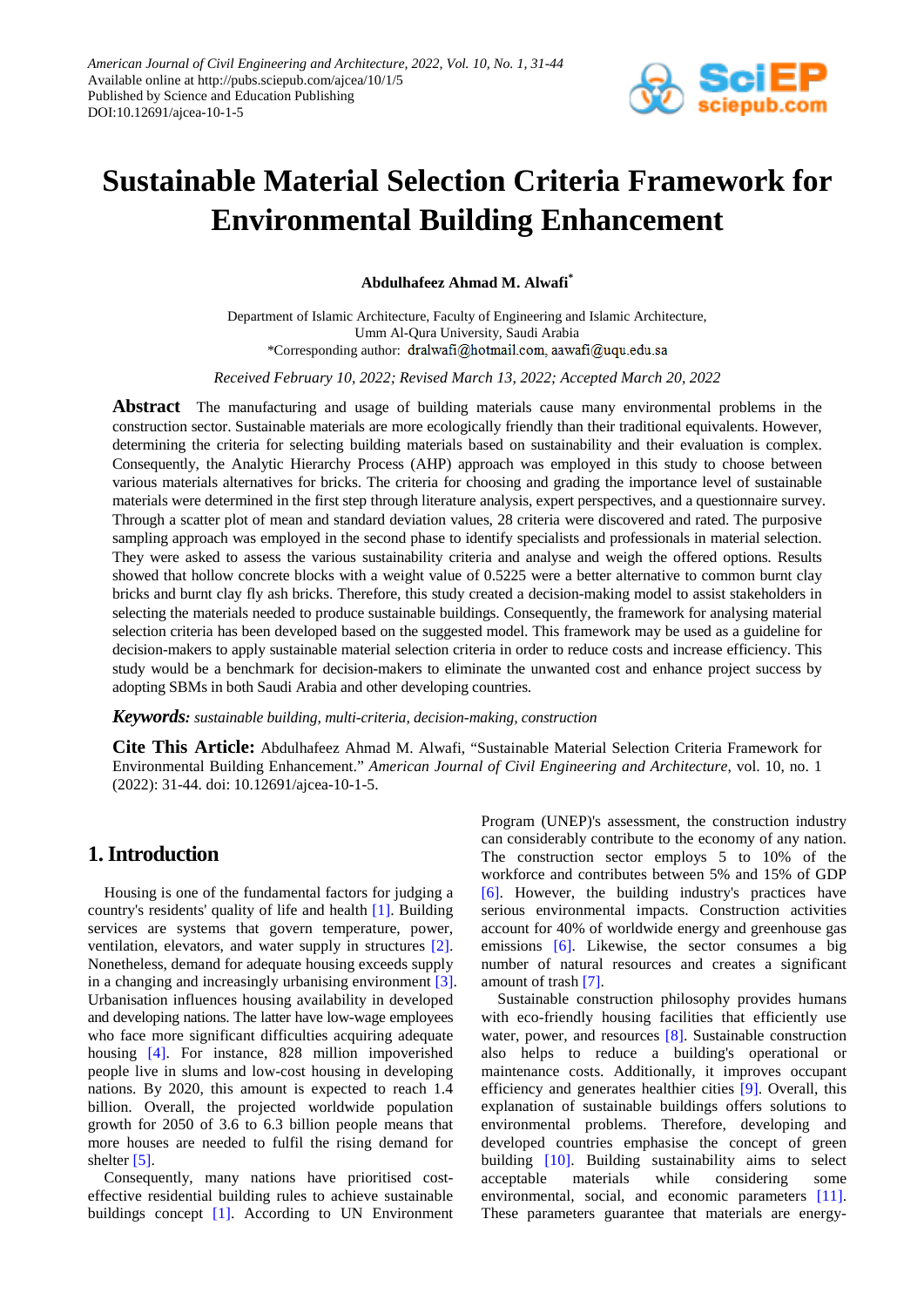efficient and decrease waste and emissions to minimise a building's environmental impact. Moreover, construction materials produced with the least amount of energy contribute to the sustainability requirement. Socially, the health of those who live in such structures is improved [12].

Currently, the research emphasises the assessment stage of construction materials selection and their long-term performance. Sustainable building materials (SBMs) are ecologically friendly, high-performance materials that can help to reduce the environmental effect of buildings. When compared to non-sustainable materials, selecting SBMs is more difficult since all sustainability parameters must be addressed [\[11\].](#page-11-10) Thus, a multi-criteria decision model must match environmental, economic, and social factors. For example, a multiple criteria decision-making (MCDM) model has been created [\[13\].](#page-11-12) However, some studies have used a conceptual model and statistical tools to help decision-makers evaluate SBMs criteria [\[14\].](#page-11-13) In general, material selection involves numerous incompatible criteria that should be weighted to make correct and suitable judgments. Several research in the construction sector has employed the multi-criteria decision-making process. However, studies on the selection of SBM criteria with MCDM are rarely found in the literature.

Building activity has increased dramatically in the Kingdom of Saudi Arabia [\[15\].](#page-11-14) The government is dedicated to achieving sustainability, making them a top priority by its core beliefs. The Kingdom's Vision 2030 aligns with the SDGs for Sustainable Development. This keen vision and the accompanying diverse implementation plans serve as the foundation for supporting long-term growth targets in the national strategic plan [\[16\].](#page-11-15) Applicable standards for selecting sustainable building materials, on the other hand, are notably missing [\[17\].](#page-11-16) Therefore, managers or engineers are confronted with the difficulty of selecting the ideal material depending on its long-term advantage  $[15]$ . However, the three sustainability pillars are challenging to include in material selection. It necessitates the development of a simplified approach.

Consequently, there is an urgent need to provide some guidelines for determining the criteria for selecting sustainable building materials $[18]$ . Thus, it is critical to creating a decision-making model that can give appropriate instruction on selecting SBMs. It will help to improve and support sustainable building materials practices. It will also encourage the development of longterm growth. Thus, this research aims to identify the criteria for choosing, prioritising, and rating SBMs.

Additionally, the study intends to develop weightage and a pairwise comparison matrix for the criterion. In the same vein, the study creates a decision-making model for selecting the best option in the Saudi Arabia building industry amongst hollow concrete bricks, ordinary burned clay bricks, and burnt clay fly ash bricks materials. Finally, it is crucial to highlight that this study focuses on alternative materials for bricks since they are the most often used materials in the construction industry and have been recommended by academic and industrial experts in the local context.

# **2. Literature Review**

## **2.1. Building Sustainability**

**S**ustainable development concerning construction is a word that defines a building's improved safety precautions, resource reduction, minimal environmental effect, enhanced aesthetics, and stakeholder satisfaction [\[19,20\].](#page-11-18) Environmentally conscious practitioners and scholars have paid close attention to sustainable development in various disciplines. These include economics and sociology, agriculture, construction, transportation, and design [\[21\].](#page-11-19) Several causes have influenced the creation of this notion, including the world's recent fast economic and urbanisation expansion, global environmental issues, rapid human population growth, and deterioration of natural resources [\[22,23\].](#page-11-20) In addition, building construction requires a substantial quantity of carbon, power (39 percent), and water (12 percent), as well as a significant amount of CO2 emissions (38%) [\[24\].](#page-11-21) The Sustainable Development Goals (SDGs) are designed to mitigate the negative consequences of these activities on human health and the environment  $[25]$ . The SDGs show how to include sustainable concepts into the construction cycle, including building construction, design, service, and maintenance. Furthermore, the SDGs encourage close collaboration among customers, designers, contractors, architects, and engineers.

# **2.2. Sustainable Criteria for Materials Selection**

A comprehensive review of the literature revealed that the selection criteria for SBMs have not been established. Therefore, researchers have documented and used various classifications and interpretations of SBMs. For instance, Baharetha, et al. [\[26\]](#page-11-23) developed a system for categorising factors for choosing sustainable construction materials. The authors suggest a three-phase evaluation of materials (pre-building, building, and post-building) that gives a more accurate estimate of a building's efficiency and life cycle. Similarly, Zhou, et al. [\[27\]](#page-11-24) utilised the Life Cycle Assessment (LCA) technique to identify and classify sustainable materials related to mechanical, economic, and environmental criteria. However, Mathiyazhagan, et al. [\[28\]](#page-11-25) removed mechanical variables and incorporated social criteria. This classification is consistent with the assumptions of current research that propose evaluating construction materials based on three criteria: environmental, economic, and socia[l \[18,29\].](#page-11-17)

Most of the existing literature only looked at a few sustainable criteria from an environmental, economic, and social standpoint [\[30\].](#page-11-26) Thus, in applying the concept of sustainability to material selection, all three sustainability pillars need to be considered [\[11\].](#page-11-10) Subsequently, the criteria for SBMs were chosen in this study based on the recommendations of several studies [\[11,18,29,31\].](#page-11-10) The 28 SBMs criteria established for building material selection are shown in [Table 1.](#page-2-0) Ten (10) criteria are in the environmental category, seven in the economic category, and eleven in the social category.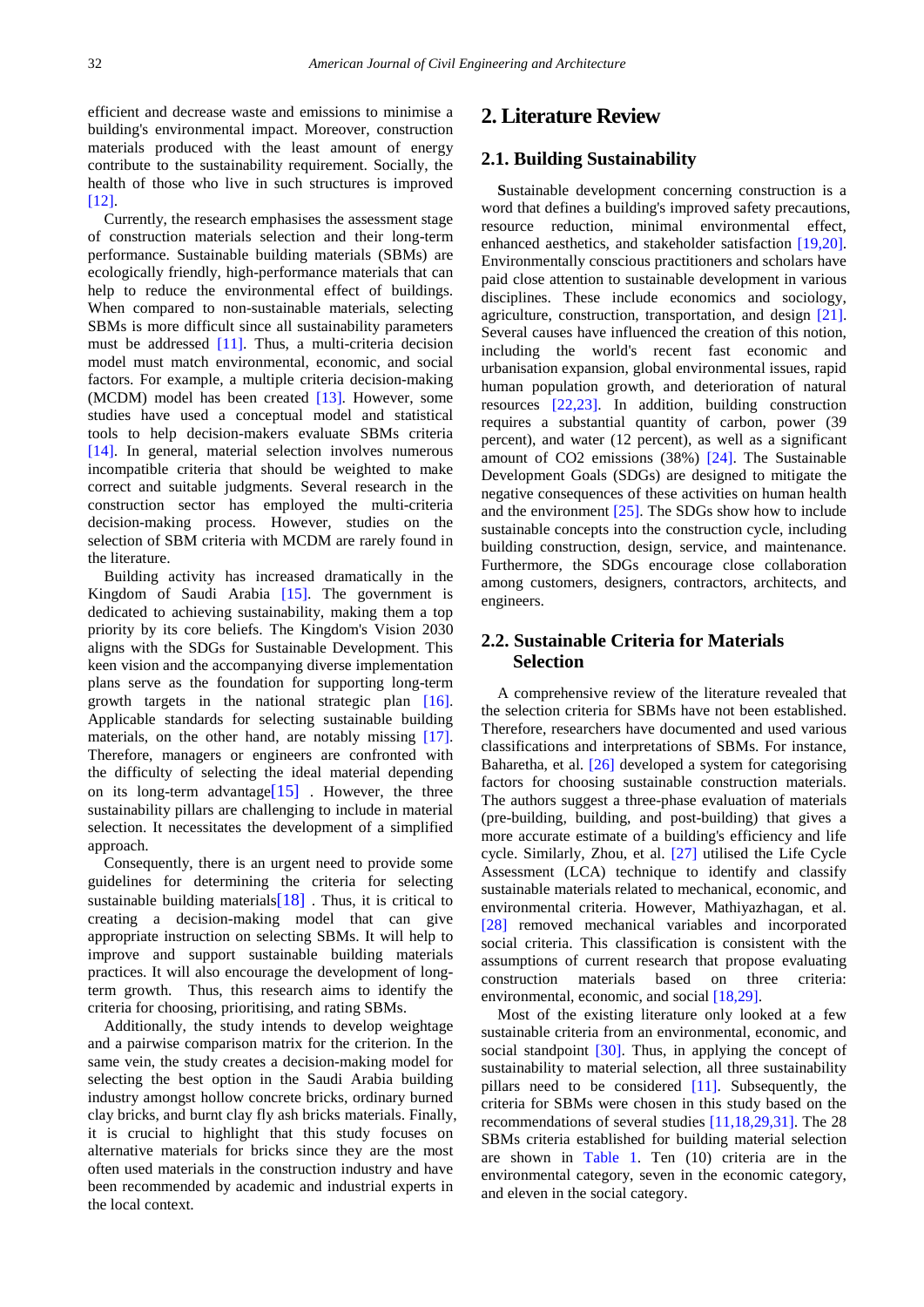<span id="page-2-0"></span>

| <b>Environmental criteria</b>                                      | <b>Economic criteria</b>                                                         | Social criteria                                                                 |
|--------------------------------------------------------------------|----------------------------------------------------------------------------------|---------------------------------------------------------------------------------|
| E1: material impact on air quality (indoor $\&$<br>outdoor) $[36]$ | EC1: operation and maintenance cost [37,38]                                      | S1: use of local material $[11, 39]$                                            |
| E2: recycling and reuse $[40, 41, 42]$                             | EC2: meeting stakeholders needs [40,43]                                          | S2: ecological and social acceptability $[44]$                                  |
| E3: environmental form (eco-environmentally)<br>[44]               | EC3: energy efficiency $[11]$                                                    | S3: social benefits and development [37]                                        |
| E4: healthy interior environment $[11]$                            | EC4: investment cost [37]                                                        | S4: availability and adaptation $[43]$                                          |
| E5: land acquisition $[40]$                                        | EC5: societal costs of construction materials<br>[40]                            | S5: aesthetics $[40, 45]$                                                       |
| E6: water consumption $[11,40]$                                    | EC6: tax contribution (e.g., imported materials-<br>entry tax etc.) $[11,46,47]$ | S6: resistance against natural contamination and<br>habitat disasters $[11,36]$ |
| E7: consumption of natural resources [48]                          | EC7: financial and economic risks [37]                                           | S7: labour availability [49]                                                    |
| E8: production and transportation activities<br>[40, 48]           |                                                                                  | S8: ease of construction (buildability) [50]                                    |
| E9: waste management $[28,46]$                                     |                                                                                  | S9: ease and ability to integrate with other<br>materials $[18]$                |
| E10: embodied energy within material<br>[40, 41, 42]               |                                                                                  | S10: isolation of noise pollution $[18]$                                        |
|                                                                    |                                                                                  | $S11$ : health and safety [36, 40]                                              |
|                                                                    |                                                                                  |                                                                                 |

### **2.3. Techniques of Decision-Making**

The analytical hierarchy process (AHP) is a technique that is commonly used to solve multi-criteria problems. For example, it has been utilised to evaluate buildings' sustainability [\[32\].](#page-11-27) In the standard process of implementing AHP, a set of alternatives and assessment criteria (value tree) hierarchies were initially identified. Subsequently, a pairwise comparison matrix of ratios is developed to evaluate the performance of each criterion (i.e. weighting) [\[33\].](#page-11-28) The weighting process is based on a 9-point scale, with 1 suggesting equal preference and 9 implying an absolute preference of weight/ alternative. In the second step, the pairwise comparison matrix was reduced to a set of scores that reflect the relative value of each alternative weight and output [\[34\].](#page-11-29) If the criteria weights and alternative scores are obtained with the method defined, the overall output of the alternative can be determined by an additive linear model [\[35\].](#page-11-30) The outcome is a 0 to 1 score when the weights are compatible with the criteria [\[34\].](#page-11-29) Few studies have applied the AHP technique on selecting sustainable building materials based on environmental, economic, and social criteria. It is shown that there is a disparity between current policy instruments, such as the life-cycle analysis (LCA), and their practical use in the environmental assessment Akadiri [\[51\].](#page-12-8) The study assessed the sustainability of three roofing materials, which will allow stakeholders to select sustainable building materials. However, the selected classification criteria were not based on a literature review. Besides, the research also ignored many significant parameters of sustainable building materials [\[51\].](#page-12-8) An AHP model for selecting the best sustainable agricultural method was likewise developed. Again, results show that the ecological criterion is essential [\[52\].](#page-12-9)

# **3. Methodology**

This study aims to develop a decision-making model for selecting SBMs materials to improve the sustainability of building projects. SBMs have the advantage of reducing final production costs and environmental impacts [\[50\].](#page-12-7) Therefore, a mixed method, which consisted of two parts, was used in this research. The first part comprised an extensive literature review of the related studies to identify the criteria for selecting SBMs, interviewing experts to refine the identified criteria, and evaluating the relative importance of the SBMs criteria through a questionnaire. In the second part, a questionnaire is based on the AHP tool structure. They were used to determine the pairwise comparison matrix. By combining the results of these parts, a decision-making model was developed to enhance the selection of sustainable building materials. An interview with experts was also conducted to explore and validate the results. [Figure](#page-3-0) 1 illustrates the research flow chart for this study.

### **3.1. Ranking the Criteria for SBMs Selection**

The SBMs criteria for materials selection were recognised from the literature. Subsequently, eight (8) experts were interviewed to refine the SBMs criteria. From the findings of the interview, four criteria were removed. Finally, 28 SBMs criteria were identified, as shown in [Table 1.](#page-2-0) Secondly, the first questionnaire survey was distributed to Saudi Arabia's construction industry stakeholders. The questionnaire survey aimed to identify the importance level of the 28 SBMs criteria for material selection using a five-point Likert scale (1= least important,  $5 =$  extremely important). The response rate was 36%, sufficient for further analysis [\[53\].](#page-12-10) Fifty-one (51) valid responses were subjected to ranking analysis employing a scatter plot of means and standard deviation. Based on the recommendation from the previous studies, the top three criteria, under the environmental, economic, and social categories, were chosen to develop the decision-making model [\[54,55\].](#page-12-11)

## **3.2. Multi-Criteria Decision-Making Model**

AHP is one of the standard methods for estimating subjective judgment during decision making. AHP was chosen for this study due to its benefits over other multi-criteria decision-making (MCDM) tools, including ISM (interpretive structural modelling), ELECTRE (elimination and choice translating algorithm), TOPSIS (a technique for order performance by comparison to ideal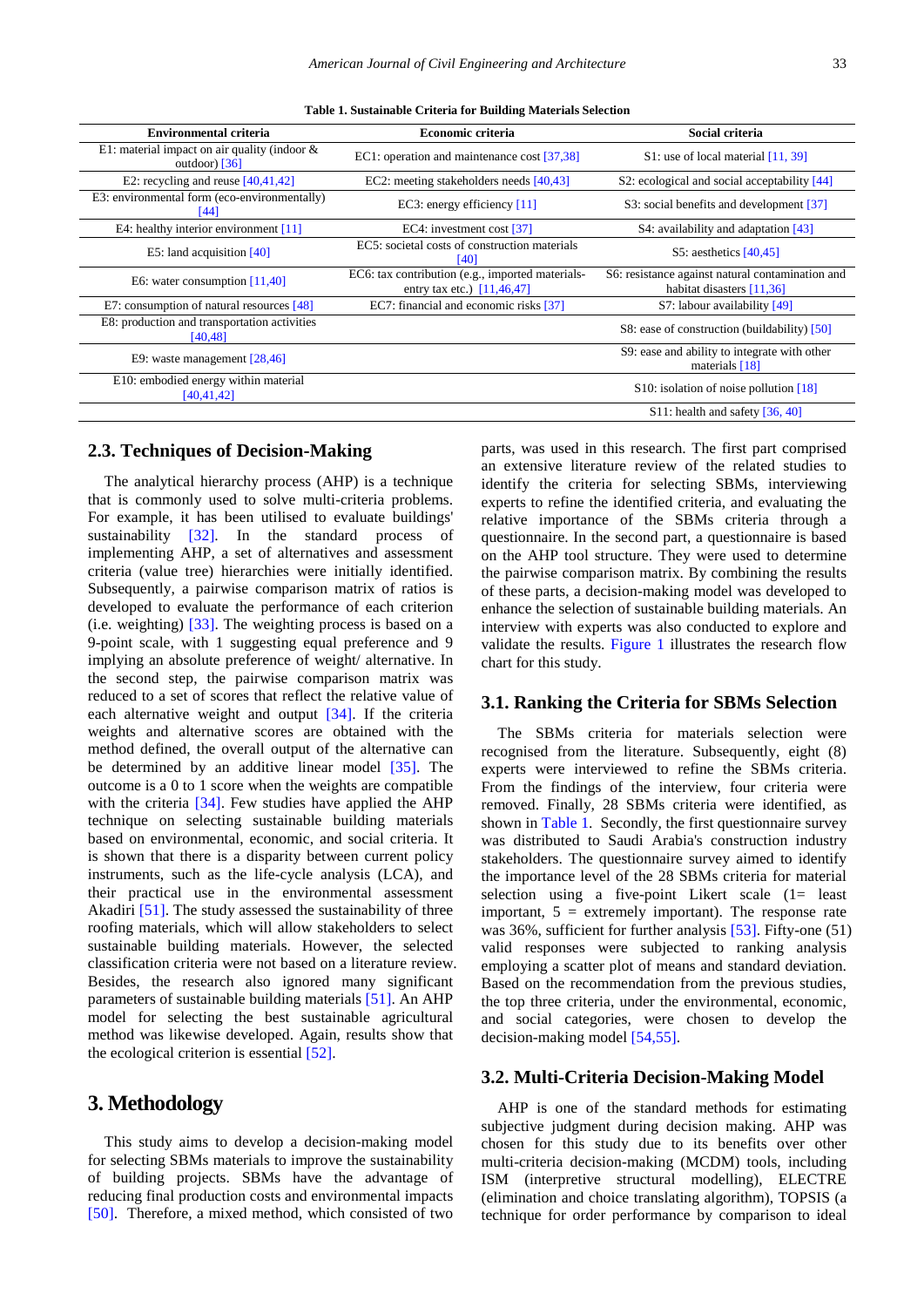solution) and ANP (analytic network process). ISM, for instance, may provide the interdependent variables in the analysis with a hierarchical structure, but it is unable to examine the relative importance of each variable [\[56\].](#page-12-12) Other MCDM tools, such as ELECTRE and TOPSIS, have limited acceptance among scientists and professionals [\[57\].](#page-12-13) Likewise, ANP involves many comparison matrices, which complicates the non-expert survey process [\[58\].](#page-12-14)

The selection of the AHP methodology in this work is due to its ability to split the complex decision problem into several hierarchical sub-problems. Each level represents each sub-problem's main criteria, sub-criteria, or parameters [\[56\].](#page-12-12) Besides, AHP tool can measure the objective and subjective decisions of the experts in order to achieve a consensus and to identify priority weights [\[59\].](#page-12-15) AHP is characterised by its usability, versatility, and coherence [\[60\].](#page-12-16) Relative values in AHP may be derived from an expert opinion or real assessment survey by a simple scale of 9 points.

#### **3.2.1. Decision-Making Model Generation**

<span id="page-3-0"></span>This study targeted experts working in the field of construction in the Saudi Arabia's building industry. The purposive sampling method was used based on the AHP recommendation because of the availability of a limited number of experts in a particular are[a \[61\].](#page-12-17) To compare all the criteria with their perceived importance on the ninepoint scale, the respondents were provided with detailed information concerning the criteria and were asked to suggest alternatives. AHP survey was distributed to 12 experts. This part of the study was based on seven valid responses.

Therefore, the hierarchical tree was formulated from the main category (environmental, economic, and social), the top three criteria, and alternatives. The decision-making issue was broken down into a hierarchical structure [\[62\].](#page-12-18)

The second questionnaire survey of the pairwise comparison was formulated according to the study goal, main category, top three criteria, and alternatives [\[63\].](#page-12-19) Experts were employed to evaluate the developed questionnaire based on a 9-point scale. From on the opinion of the experts gathered through surveys, a matrix was used to determine the main category, criteria, and the alternatives for comparison. The cumulative matrix representing all respondents' opinions was then generated using the geometric mea[n \[33\].](#page-11-28)

After that, weights were calculated for each main category of the criteria and alternatives. By solving the principal eigenvector, the maximum eigenvalue and eigenvector could be determined for instance, by adopting the uniformity of the matrix rows method  $[63]$ .

Lastly, weight aggregation. During the research carried out in groups of comparative judging, the geometric mean can be combined to form the comparative judgment matrix [\[33\].](#page-11-28)



**Figure 1.** Research flow chart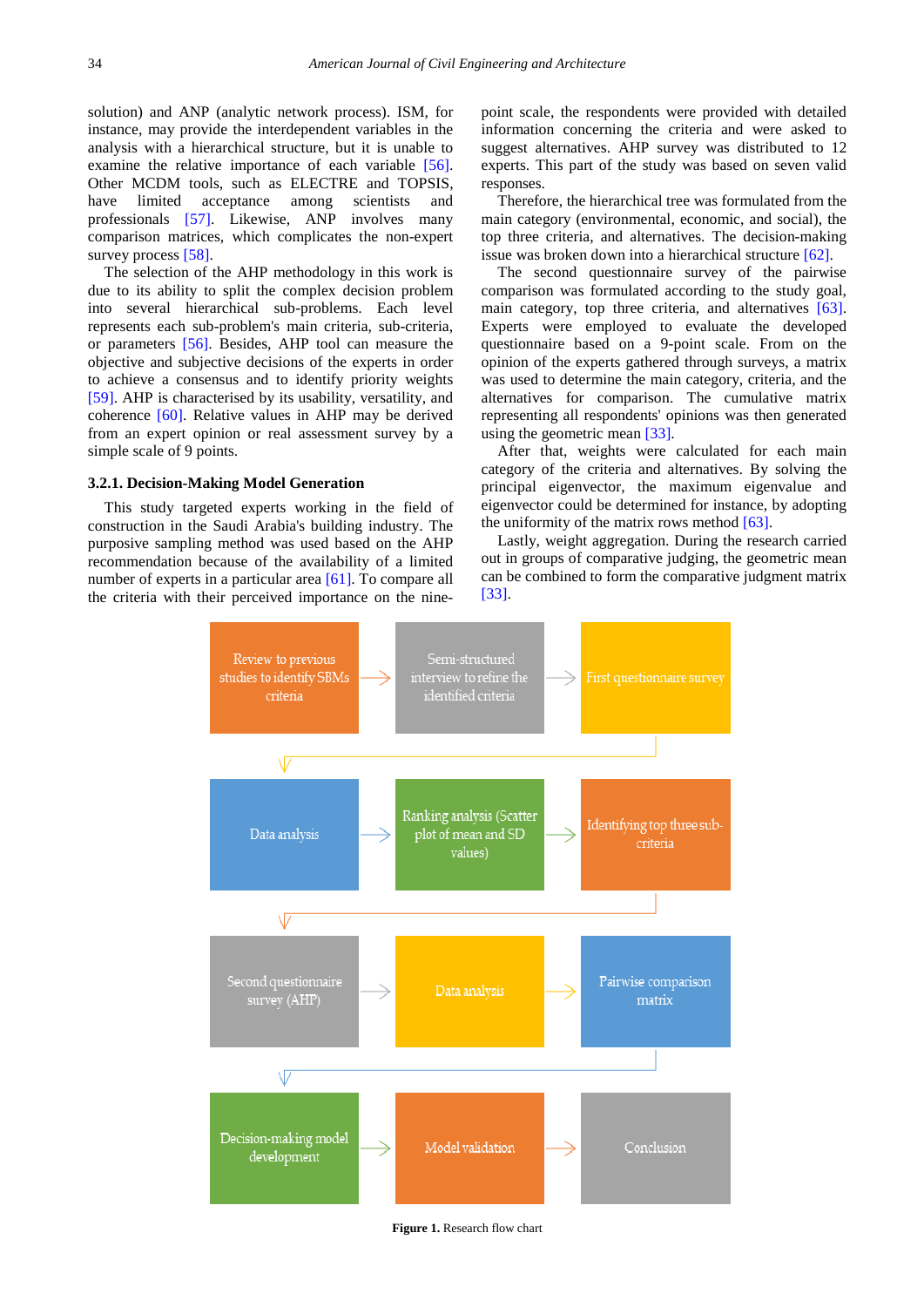#### **3.2.2. Model Validation**

The model has been developed during the study and validated. This validation aims to ensure systematic, thorough, and unbiased research results. Interview and questionnaire tool have been used to verify the study findings [\[64\].](#page-12-20) Hence, the AHP model could be deployed for possible use and adoption in the field of construction projects. The parameters for the construct validity include: comprehensiveness, structure, specificity, suitability, and applicability. Kineber, et al. [\[65\]](#page-12-21) argued that the validation function should track the model of a domain and discuss the user's goal. To assess SBMs' application parameters [\[66\],](#page-12-22) five experts were involved to evaluate the model's findings using Likert scale. In this study, seven questions were constructed to assess the validity adopted from the previous studies [\[67,68\]](#page-12-23) to examine content validity (Q1, Q2), the validity of the construct (Q3, Q4), internal validity  $(Q5)$ , face validity  $(Q6)$ , and external validity (Q7). The seven questions to validate the results are summarised as follows:

Q1. Are the SBMs criteria for the model of supporting sustainable buildings as proposed in this study applicable?

Q2. Are the essential activities for the developed model applicable?

Q3. Is the model reasonable for identifying the sustainability pillars and building characteristics as proposed in this study?

Q4. Is the model reasonable for achieving sustainable building as proposed in this study?

Q5. Is the causality clear between the model, SBMs criteria, and essential activities as stated in this study?

Q6. Are the evaluated results presented in this study reasonable?

Q7. Can the structural model developed in the study be generalised?

## **4. Results**

## **4.1. The Importance Level of SBMs Criteria**

Reliability analysis of the internal consistency approach was initially checked to ensure that the respondents from stakeholders (clients, contractors, and consultants) provide comparable rating on the rating scale (1-5). The internal consistency is calculated to define the reliability of the defined scale using Cronbach's alpha coefficient. The reliability coefficient is more excellent on the scale parameter when the  $\alpha$  value is closer to 1; 0.7 value is the lower acceptable limit [\[69\]](#page-12-24). From the analysis, all α values are greater than the 0.7, with environmental, economic, social, and all SBMs criteria rated 0.82, 0.81, 0.78, and 0.95, respectively. This indicates that the internal consistency of the SBMs criteria is excellent. Furthermore, the respondents' profiles indicated that they have experience and are aware of the selection of SBMs. This is shown in [Figure 2.](#page-4-0) The respondents played a crucial role during the selection process of SBMs.

Ranking of the SBMs criteria is performed to determine the relative importance level of the sustainable criteria by using a scatter plot of mean and standard deviation values [\[53\].](#page-12-10) The mean score indicates the importance level among the SBMs criteria, while the standard deviation of SBMs criteria represents the agreement level among the respondents [\[70\].](#page-12-25) From the analysis, standard deviation scores are less or around one, which shows the respondents' consensus. [Table 2](#page-5-0) present the statistical means, standard deviations, and ranks of the SBMs criteria for materials selection.

From the scatter plot analysis of the environmental criteria, consumption of natural resources ranked as the most important among other criteria. This is followed closely by waste consumption and recycling and reuse. As for the economic criteria, "meeting stakeholders needs" ranks first and second among all criteria. Operation and maintenance cost and societal costs of construction materials are ranked second and third, respectively. According to the social criteria, use of local material is ranked first and third among all criteria. Next is rank is use of local material, followed by health and safety in the second and third level of importance, respectively. The entire criteria ranked above the lower significant levels, which is agreed with the existing literature [\[50\].](#page-12-7)

<span id="page-4-0"></span>

**Figure 2.** Respondents' profile: (a) Years of experience; (b) Organisation function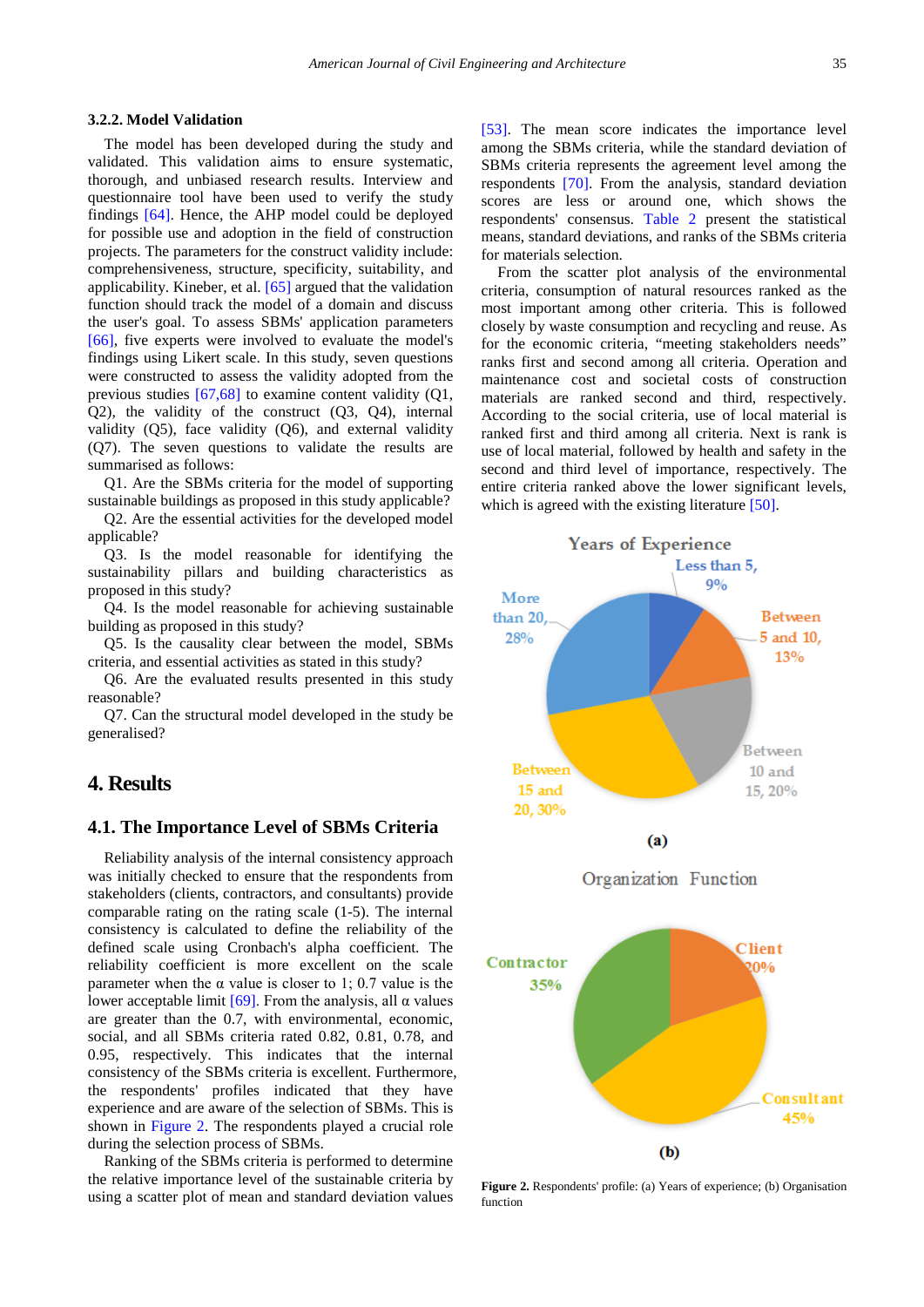<span id="page-5-0"></span>

|               | Criteria        | <b>Mean and standard deviation values</b> |           |                         |
|---------------|-----------------|-------------------------------------------|-----------|-------------------------|
| Category      |                 | Mean                                      | <b>SD</b> | Rank                    |
|               | E7              | 3.840                                     | 0.724     | $\mathbf{1}$            |
|               | E <sub>9</sub>  | 3.745                                     | 0.815     | $\overline{c}$          |
|               | E2              | 3.868                                     | 0.828     | 3                       |
|               | E <sub>4</sub>  | 3.443                                     | 0.834     | $\overline{4}$          |
| Environmental | E <sub>6</sub>  | 3.539                                     | 0.875     | 5                       |
|               | E1              | 3.457                                     | 0.895     | 6                       |
|               | E8              | 4.155                                     | 0.892     | 7                       |
|               | E10             | 3.649                                     | 0.973     | 8                       |
|               | E <sub>5</sub>  | 3.388                                     | 1.004     | 9                       |
|               | E3              | 3.608                                     | 1.033     | 10                      |
|               | EC <sub>2</sub> | 3.840                                     | 0.742     | $\mathbf{1}$            |
|               | EC1             | 4.238                                     | 0.773     | $\boldsymbol{2}$        |
|               | EC <sub>5</sub> | 3.553                                     | 0.779     | 3                       |
| Economic      | EC <sub>2</sub> | 3.621                                     | 0.801     | $\overline{4}$          |
|               | EC <sub>6</sub> | 3.854                                     | 0.850     | 5                       |
|               | EC <sub>3</sub> | 3.553                                     | 0.859     | 6                       |
|               | EC7             | 3.964                                     | 0.885     | 7                       |
|               | S <sub>1</sub>  | 3.690                                     | 0.750     | $\mathbf{1}$            |
|               | S <sub>11</sub> | 3.566                                     | 0.826     | $\overline{\mathbf{c}}$ |
|               | S <sub>2</sub>  | 3.608                                     | 0.835     | 3                       |
| Social        | S3              | 3.621                                     | 0.879     | $\overline{4}$          |
|               | S <sub>10</sub> | 3.498                                     | 0.879     | 5                       |
|               | S8              | 3.676                                     | 0.882     | 6                       |
|               | S <sub>6</sub>  | 3.498                                     | 0.893     | 7                       |
|               | S5              | 3.306                                     | 0.898     | 8                       |
|               | S <sub>4</sub>  | 3.457                                     | 0.909     | 9                       |
|               | S7              | 3.649                                     | 0.932     | 10                      |
|               | S9              | 3.265                                     | 0.948     | 11                      |

**Table 2. Ranking of the criteria**

#### **4.2. Decision-Making Model**

#### **4.2.1. Participants**

The survey participants are experts from the Saudi Arabia's construction industry, who have handled building projects in different organisations. [Table 3](#page-5-1) presents the respondents' profiles. About 41% of the respondents are from consulting organisations, 30% comprised client/developer stakeholders, and 29% are contractors. According to the years of experience in handling building projects, 58% of participants have between 15 to 20 years of experience, while 32% have between 10 to 15 years of experience.

#### **4.2.2. Model Generation**

Participants are requested to compare the main categories and their criteria on the three basis of sustainability (environmental, economic, and social). The participants' opinions are, then analysed through the pairwise comparison method of the AHP to determine the weight of each criterion. The consistency check is undertaken for each level and all pairwise comparison matrix is constant. The consistency ratio (CR) is acceptable if it is equal to or less than  $0.1$  (CR  $\leq 0.10$ ) [\[33\].](#page-11-28)

The matrix of pairwise comparison for the main categories is generated and the corresponding weights are identified. Environmental criteria weights are identified by solving the pairwise comparison matrix of the experts' judgments. Among the environmental criteria, "consumption of natural resources" has the highest weight of 0.554, followed by the "recycling and reuse", and "waste management" with weights of 0.236 and 0.210, respectively. For economic criteria, "operation and maintenance cost" has the highest weight of 0.492. "Societal costs of construction materials" and "meeting stakeholders needs" follow in rank with weights of 0.312 and 0.196, respectively.

**Table 3. Respondents' profile**

<span id="page-5-1"></span>

| <b>Variable</b>       | Category          | $\frac{6}{9}$ |
|-----------------------|-------------------|---------------|
| Years of experience   | Between 5 and 10  | 10            |
|                       | Between 10 and 15 | 32            |
|                       | Between 15 and 20 | 58            |
|                       | Client            | 30            |
| Organisation function | Consultant        | 41            |
|                       | Contractor        | 29            |

Regarding the social criteria, "ecological and social acceptability" exhibits the highest weight (0.583). it is followed by use of local material (0.236), and "health and safety" (0.181). [Table 4](#page-5-2) summarises the weight and global weight (GW) of the mentioned criteria.

Experts' opinions are utilised to develop the decisionmaking model for supporting SBMs to achieve sustainable buildings through materials selection, they were asked to evaluate and compare the criteria of SBMs concerning the provided alternatives. Hollow concrete blocks (a1), common burnt clay bricks (a2), and burnt clay fly ash bricks (a3) were provided as alternative materials to be evaluated. The aggregation of the final weight of each alternative is evaluated considering its global weight, as shown in [Figure 3.](#page-6-0)

According to the environmental criteria, it is observed that the hollow concrete blocks (a1), has the highest priority weight in terms of consumption of natural resources (0.421) and recycling and reuse (0.530) as compared with other alternatives. However, burnt clay fly ash bricks (a3) weights more critical than (a1) in terms of waste management with a weight value of 0.450. It indicates that (a1) cannot be easily recycled and used.

<span id="page-5-2"></span>

| Table 4. Weights and global weights of criteria |                         |                                               |        |                      |
|-------------------------------------------------|-------------------------|-----------------------------------------------|--------|----------------------|
| Category                                        | Weight main perspective | <b>Criteria</b>                               | Weight | <b>Global Weight</b> |
| Environmental                                   | 0.632                   | E1: consumption of natural resources          | 0.554  | 0.350                |
|                                                 |                         | E2: waste management                          | 0.236  | 0.149                |
|                                                 |                         | E3: recycling and reuse                       | 0.210  | 0.133                |
| Economic                                        |                         | EC1: meeting stakeholders needs               | 0.492  | 0.140                |
|                                                 | 0.285                   | EC2: operation and maintenance cost           | 0.321  | 0.092                |
|                                                 |                         | EC3: societal costs of construction materials | 0.196  | 0.056                |
| Social                                          | 0.083                   | S1: use of local material                     | 0.583  | 0.048                |
|                                                 |                         | S <sub>2</sub> : health and safety            | 0.236  | 0.020                |
|                                                 |                         | S3: ecological and social acceptability       | 0.181  | 0.015                |

**Table 4. Weights and global weights of criteria**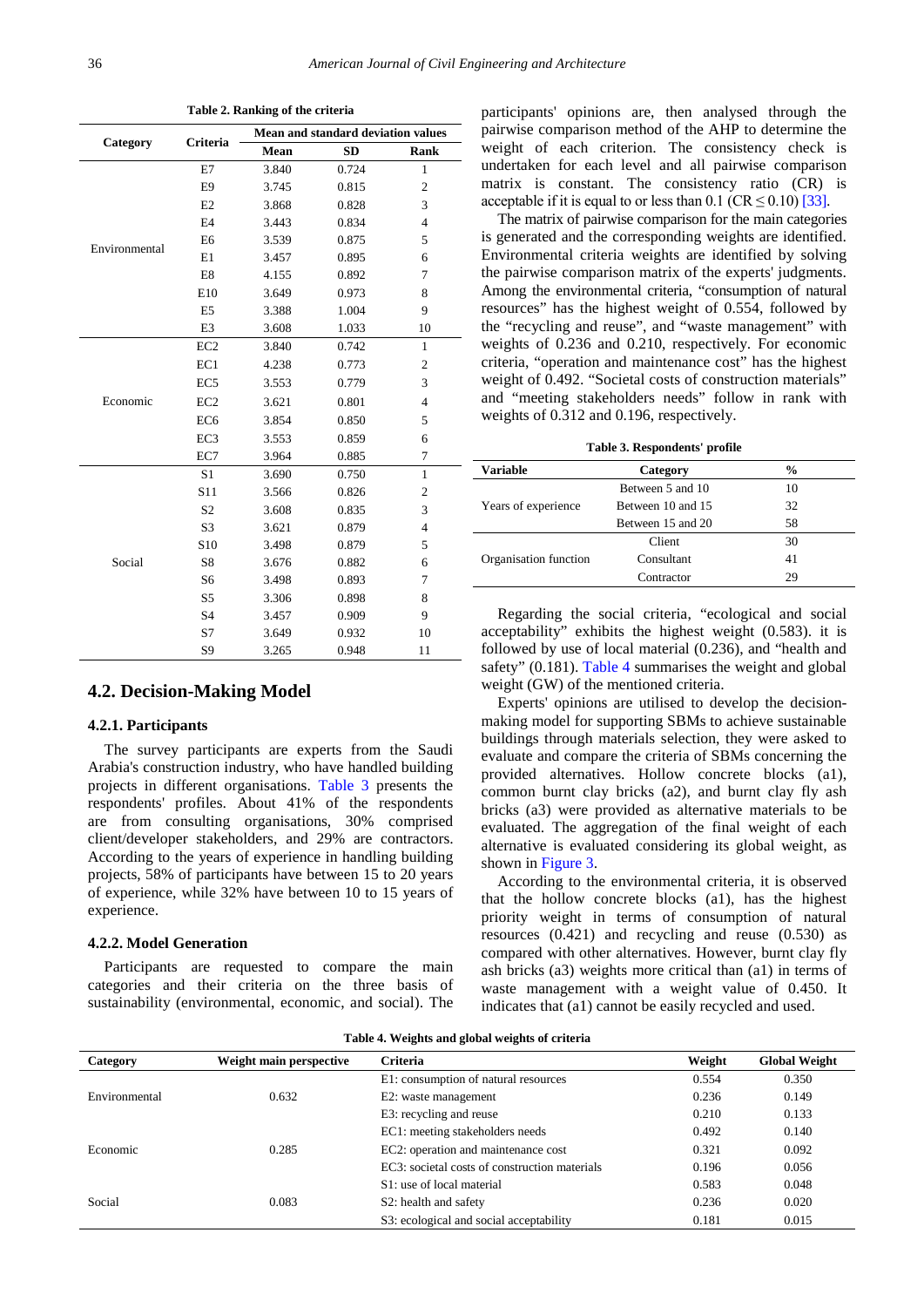<span id="page-6-0"></span>

Figure 3. The priority weight of the alternatives with respect to SBMs criteria

Under the economic criteria, the calculated priority index shows that (a2) has the highest priority in terms of "meeting stakeholders needs" and "operation and maintenance cost" with weight values of 0.460 and 0.426, respectively. One potential explanation is that (a2) has the lower cost compared to other alternatives. Besides, (a2) is weighted as more critical than other alternatives in terms of societal costs of construction materials with a weight value of 0.421. This findings are in line with a previous study conducted in the Indian building industr[y \[28\].](#page-11-25)

In the social category,  $(a2)$  ranked higher than  $(a1 \& a3)$ under the criterion of use of local materials and health and safety with a weight value of 0.450 and 0.421, respectively. It suggests that (a2) is more suitable in the local context by using the local materials. According to the criteria of ecological and social acceptability (weight  $=$ 0.411). The hollow concrete blocks is slightly important than common burnt clay bricks.

To decide between the alternatives, the sum of the final weight is calculated. [Figure 4](#page-6-1) presents the final aggregation values of the provided alternative materials for selecting the most sustainable building bricks. From the experts, hollow concrete blocks (a1) display a weight value (W) of  $0.385$  as compared to  $(a2)$   $(0.305)$  and  $(a3)$ (0.314). Therefore, concrete bricks material is deemed better alternative to achieving a sustainable building in the local context. It is noteworthy that the manufacture of cement requires tremendous energy and contributes massive quantities of carbon dioxide to the air [\[71\].](#page-12-26) However, it is possible to improve the durability and efficiency of concrete by using other waste materials. These are referred to as the Supplementary Cementitious Materials (SCMs). They can be used to reduce the quantity of cement required and improve the efficiency of sustainability performance [\[72\].](#page-12-27)

<span id="page-6-1"></span>

# priority weight

Figure 4. The aggregation value of the alternatives' priority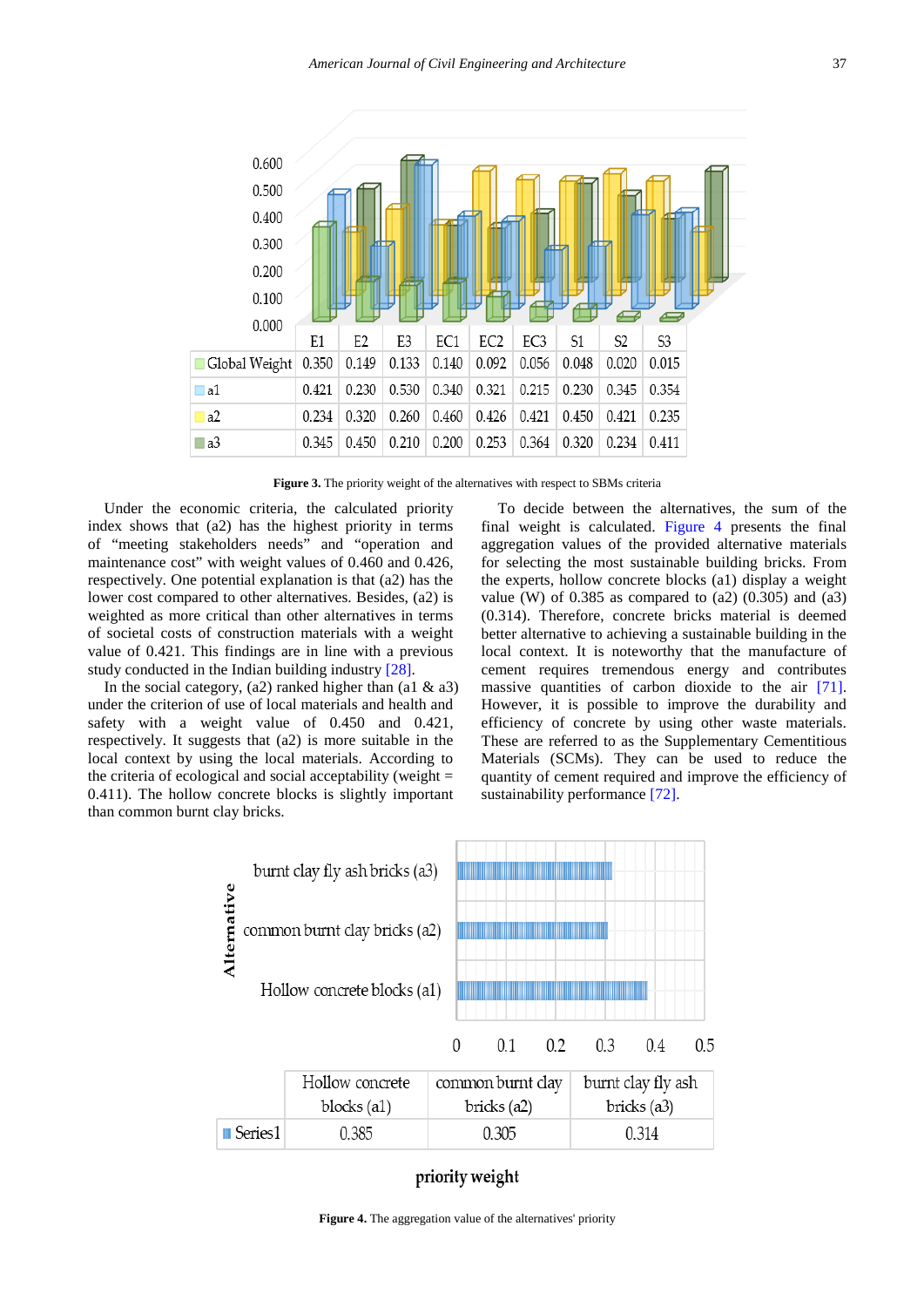## **4.3. Validation**

The developed model was validated using the survey method of the questionnaire for the interview. All interested parties (contractors, clients, and consultants) were notified that they would be involved in the validation process. The purpose of validation is to examine and address various scientific questions relating to the theory of the selection process of SBMs for future construction use and acceptance. Following the recommendation from Yiu [\[66\]](#page-12-22) five parameters for validating the entire validity of the study: 1) content validity, 2) construct validity, 3) internal validity, 4) face validity, and 5) external validity. The purposive sampling was applied when a small number of experts are present in a given field [\[61\].](#page-12-17) The respondents were evaluated and the criteria involved the relationship between the variables and the objectives during the validation process. The assessment of validity has been based on the content and not the number of respondents [\[73\].](#page-12-28) Five experts were involved in discussing results for the developed model, and their evaluation found that, concerning five aspects of validity, the parameters of the developed model from this study were acceptable [\[74\].](#page-12-29) The participants were experts from the Saudi Arabia building industry, as shown in [Table 5.](#page-7-0)

**Table 5. Respondents' profile**

<span id="page-7-0"></span>

| c                     | Category          | $\%$ |
|-----------------------|-------------------|------|
| Years of experience   | Between 10 and 15 | 38   |
|                       | Between 15 and 20 | 62   |
| Organisation function | Client            | 40   |
|                       | Consultant        | 48   |
|                       | Contractor        | 12   |
|                       |                   |      |

The results of the suggested seven (7) validation questions are summarised in [Figure 5.](#page-7-1) The content validity is a non-statistical tool for assessing the conflicting importance and meaning within the definition by deciding whether the research material is fact and satisfactorily real [\[75\].](#page-12-30) From the analysis, the mean values for Q1 and Q2 are 4.10 and 4.50, respectively, which indicated the applicability of SBMs criteria and the model for supporting materials selection. Concerning the construct validity, which aims to determine the suitability of using theoretical concepts that compare the results and stated study goals [\[76\].](#page-12-31) The mean scores for Q3 and Q4 are 3.90 and 4.10, respectively. These values have indicated that the model is suitable. Meanwhile, the respondents have been also confirmed the internal validity of the causality concept and the derivability of data connexons to avoid unclear theoretical frameworks and shortcomings in data processing and inaccurate data analysis [\[77\].](#page-12-32) Moreover, the face validity of the study findings requires that nonresearchers should reach an agreement on the results [\[64\].](#page-12-20) This validation was appropriate by the respondents with a mean value of 3.90. Lastly, the participants show a positive response in the external validation, which involves testing the inference theory and determining whether the study findings can be generalised [\[77\].](#page-12-32) Likewise, also showed their interest in developing the multi-criteria decision model.

<span id="page-7-1"></span>

**Figure 5.** Score values of the model validation

The validation assessment is indeed reasonable. Additionally, the structured and generic structural model has been developed in this study. The input from all respondents confirms the model's description, purpose, and performance. Therefore, it is very relevant to stakeholders and the building industry. Likewise, it can help the building industry and the model suitability for interacting with sustainable building challenges by materials selection. A general evaluation of the application variable of the model was also given to the respondents. The analysis showed that the structure proposed from the model is significant but does not typically cover most deals for construction. The input also implied that the criteria suggested, and the model covered the area of green buildings. Effective use of the model can also lead to an unforeseen increase in the sustainability of the Saudi Arabia building industry cultivate the credibility of the construction industry. Stakeholders, including engineers, project managers, firms, quantity inspection firms, etc., may also properly introduce the model parameters. This model would assist stakeholders during the materials selection process to achieve sustainability goals. Finally, the positive outcome of (1) validity of contents, (2) validity of constructs, (3) internal validity, (4) face validity, and (5) external validity was approved by respondents.

# **5. Discussion**

# **5.1. Decision-Making Model for Sustainable Material Selection Criteria**

The selection of SBMs represents an essential strategy in the design and construction of building projects [\[78\].](#page-12-33) Meanwhile, the identification of assessment criteria is challenging based on the concepts and principles of green alignment with sustainable development and the process of prioritisation and aggregation into a framework [\[79\].](#page-12-34) To achieve building projects sustainability, strategies that give a clear perspective of selecting acceptable materials while considering various environmental, social, and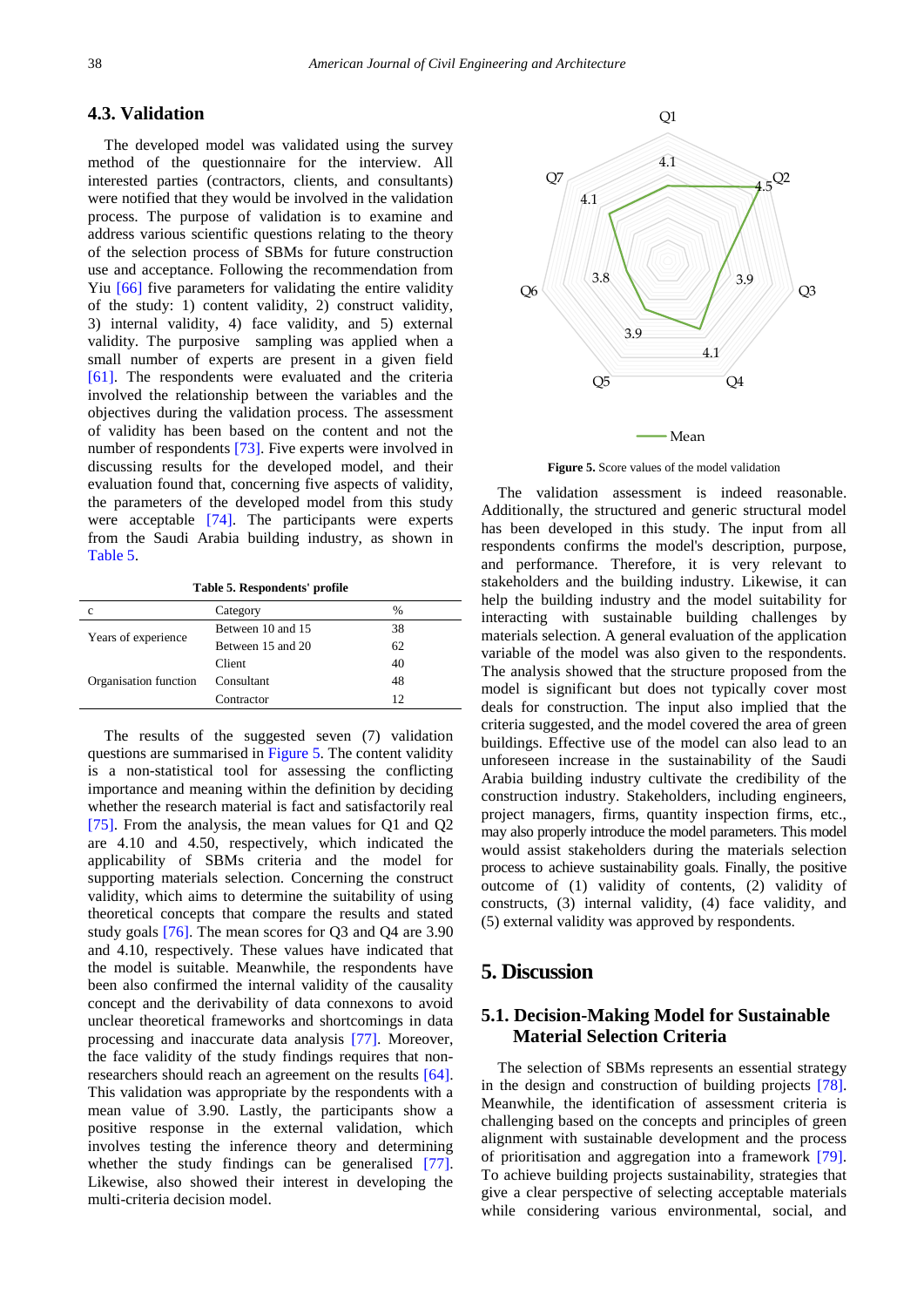economic criteria are required [\[80\].](#page-12-35) Therefore, this study offers a multi-criteria decision-making model which could support stakeholders during materials selection.

Based on the developed decision-making model results, it was perceived that specific criterion are influencing the sustainable building materials selection to achieve sustainability. The results from [Table 4](#page-5-2) shows that the significance of environmental and economic criteria is greater than the social criteria. Possible reason is that the natural resources are needed to fulfil the expanding urban needs. Thus, large amounts of resources are used in the environment. Almusaed, et al. [\[81\]](#page-13-0) argued that adverse environmental impacts are critical for climatic changes from the last decade. Moreover, CFCs are released into the environment during the preparation of hazardous compounds [\[54\]](#page-12-11) Therefore it is getting increasingly difficult to manage the environment sustainably while meeting urban needs. Here, sustainability arises, which is critical to meeting existing and future demands through resource management. Furthermore, using environmentally friendly materials lowers the release of hazardous gases into the atmosphere from building[s \[82\].](#page-13-1)

Hence, environmental criteria should be considered during materials selection. Meanwhile, the importance of economic and social criteria comes after the environmental criteria. Current findings agreed with previous studies in the related field [\[18\].](#page-11-17) This observation shows that the environmental criteria considered necessary concerning the other criteria within the local context.

The proposed model also shows that consumption of natural resources and waste management criteria is essential to consider while selecting the material. Gluch, et al. [\[83\]](#page-13-2) contended that the corporations encourage waste management and environmental acts as important materials selecting actions. These findings were followed by the potential for recycling and reuse of materials criteria. Akadiri, et al. [\[84\]](#page-13-3) argued that materials capability for recycling and reuse positively contributes to resources efficiency.

The analysis of the economic criteria shows that meeting stakeholders needs is the top priority in materials selection [\(Figure 4\)](#page-6-1). The choice of appropriate green material for building should meet the user's satisfaction, since stakeholder satisfaction is required during materials selection [\[54\].](#page-12-11) Based on Mathiyazhagan, et al. [\[85\],](#page-13-4) materials are significant to satisfy the users' needs. Additionally, operation and maintenance cost criteria are ranked as second priority. The selection of appropriate green materials for constructing on a site is an investment mode. Thus, no maintenance expenditures for materials are necessary during climatic changes [\[86\].](#page-13-5) According to the social category, using local materials positively influence the social aspect from the materials selection view. Because of a developing understanding of its ramifications, this criteria is frequently connected with job development [\[87\].](#page-13-6) Besides, health and safety are also considered important during the selection process. By providing a clean and safe working environment, site safety boosts social life [88].

In a nutshell, the selection of materials among numerous alternative materials in the construction industry is a difficulty, which leads to unpleasant conditions that affect building industry stakeholders. Therefore, this presented decision-making model can be used by

stakeholders during materials selection, which will act as a platform for materials selection in the building industry.

# **5.2. The Proposed Sustainable Material Selection Criteria Implementation Framework**

This section describes the recommended framework for material selection criteria implementation in the building industry, which was developed based on the validation of these criteria using the aforementioned model, as shown in [Figure 6.](#page-9-0) A framework, according to the Oxford definition, is "an integrated structure to aid or support." The conceptual framework accepts a troublesome situation as rational. It controls generalisation (concepts) derived from specific problem-related functions. A conceptual framework composed of assertions that link abstract notions to empirical facts is simply a less traditional sort of theory [\[89\].](#page-13-8) To account for abstract events that arise under comparable settings, conceptual frameworks and sustainable material selection criteria are established [\[89\].](#page-13-8) By connecting theory to reality, they provide a relationship that many academics overlook, but which Lewin clearly articulated: 'Nothing is more real than a good theory [\[90\].](#page-13-9) According to the suggested framework's definition, a causal network is a graph that represents the variables in a naturalistic model. This AHP diagram will serve as the conceptual framework's basis [\[91\].](#page-13-10) The significant criteria based on the suggested AHP model are presented. As a result, these requirements must be met before sustainable material selection criteria may be effectively implemented in the building sector. As a consequence, the findings of the AHP analysis revealed three (3) major components for the implementation of sustainable material selection criteria, which are as follows:

#### **5.2.1. Environmental**

The first component addressed variables that directly contribute to the "Environmental," such as the influence of materials on air quality, a healthy interior environment, waste management, and manufacturing and transportation operations. The construction sector has a significant impact on our environment [\[8\].](#page-11-7) Because construction materials have an influence on the environment, environmental requirements are becoming increasingly important.

"The building industry is struggling to adopt sustainable practices and seeking new strategies" [\[10\].](#page-11-9) Environmental factors are vital for supporting design decisions and material selection, and they should complement broader strategy sustainability goals. A building's sustainability can be accomplished based on the environmental standards specified for material selection. However, the utilization of appropriate natural resources and raw materials would be beneficial in achieving environmental goals [\[55\].](#page-12-36) The construction sector is widely acknowledged as one of the largest users of energy, resulting in enormous environmental concerns [\[4\].](#page-11-3)

Moreover, it was said that specialized resources are limited, and leftover stockpiles should be managed with care [\[56\].](#page-12-12) The construction sector is regarded as a big user of natural resources. As a result, environmentally friendly construction materials greatly minimise the impact of wasteful use of natural resources.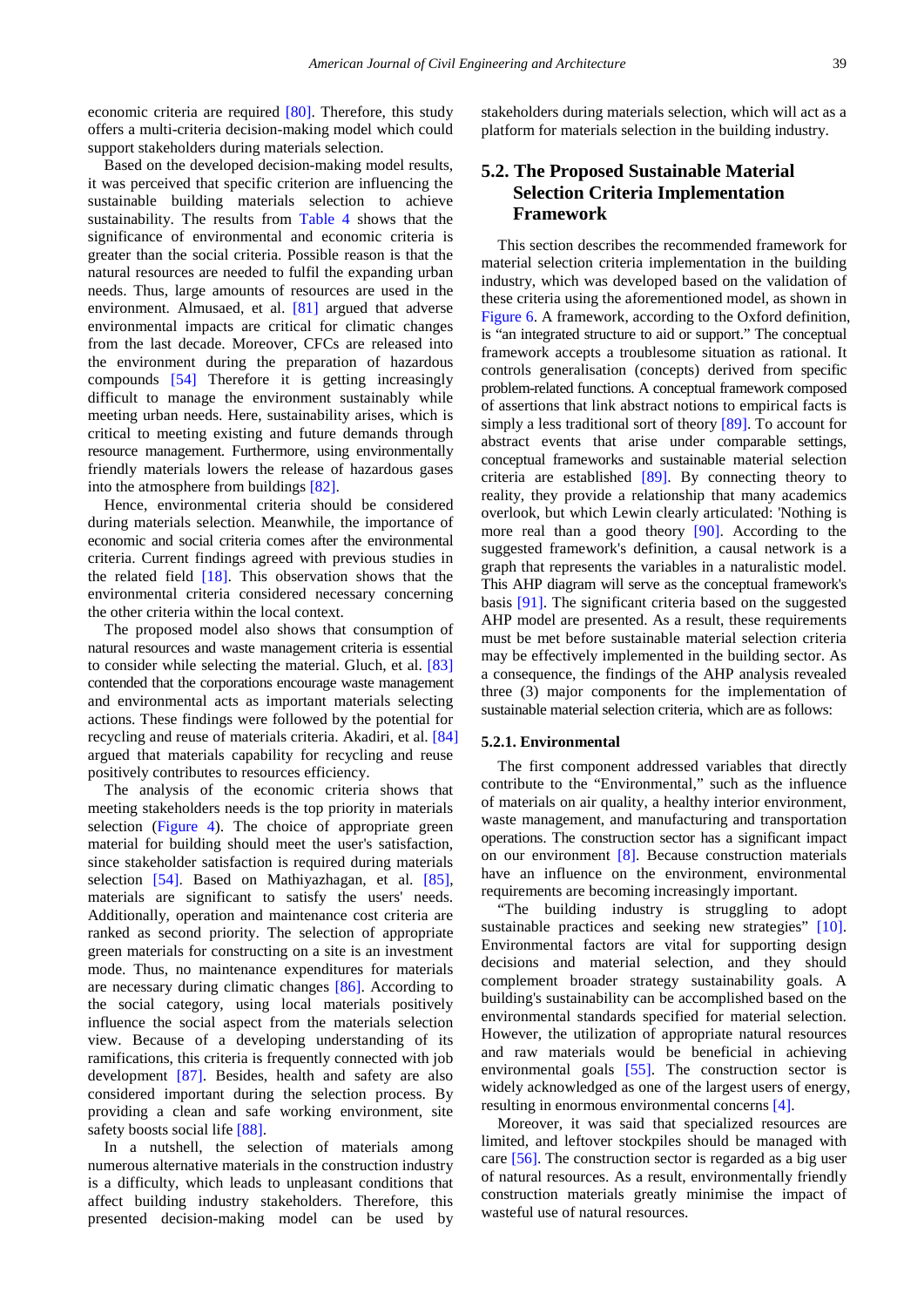<span id="page-9-0"></span>

**Figure 6.** Sustainable material selection criteria implementation framework

## **5.2.2. Economic**

The variable directly contributing to the "Economic" was provided in the second component. As a result, this group presented variables such as operation and maintenance costs, financial and economic risks, the societal cost of materials, and investment cost, which aid stakeholders in decision making during the material selection process while taking the concept of life cycle cost and the project's budget into account. Due to the growing demand for environmentally friendly structures, stakeholders are focusing on early assessment of the financial sustainability of construction projects. Improving construction cost efficiency is significant to all stakeholders [\[57\].](#page-12-13)

The building industry's sustainability philosophy is to encourage maximum output while incurring the fewest financial expenditures [\[58\].](#page-12-14) The budget for building projects is regarded as an important factor [\[59\].](#page-12-15) It is crucial to emphasize, however, that the quality of life is a fundamental focus of the green building evaluation, leading to long-term economic development [\[60\].](#page-12-16) Comfort and convenience are two characteristics of life quality represented by good relationships to nature. As a result, in order to accomplish the sustainable economic goals, the life quality of materials should be addressed. This component's variables include meeting the demands of stakeholders and material life expectancy.

#### **5.2.3. Social**

The "Social" component is connected with resistance to natural contamination and habitat catastrophes, noise pollution isolation, and simplicity of building. One component of building design is the pursuit of balance while meeting several performance targets. The performance definition provides a logical foundation for planning and construction that is dynamic and responsive to changes and advancements [\[36\].](#page-12-0) A structure that does not value system interface and performance capability may result in incompatibility, malfunctions, and obsolescence risk.

"The maintenance and risks of a possible decline in the income are arising from the loss of tenants, which adversely affect the building's financial viability" [\[37\].](#page-12-1) As a result, it is critical to think about the performance requirements for construction materials. Stakeholders accomplish the aim of performance capability by identifying performance criteria during the material selection process.

Furthermore, consideration of societal benefits throughout the material selection process is critical. Social factors are several techniques that may be used to achieve sustainable construction projects. For promoting the use of local materials, a distinct value must be considered. Using building health and safety helps to fulfil sustainability, which decreases injuries and accidents during and after the construction process, resulting in lower insurance costs for construction businesses [\[61\].](#page-12-17) As a result, social benefits criteria are used to accomplish building sustainability.

## **5.3. Managerial Implications**

The rearrangement of sustainable material selection criteria can be beneficial for developing a "framework" that stakeholders, such as project owners and contractors, can utilise to implement a sustainable approach more successfully in their projects. Furthermore, this reorganisation can serve as a model for developing a beneficial framework for the successful transformation of construction participants through sustainable stages. The framework "will contribute to Saudi Arabia's goal of establishing a stable, sustainable, and competitive economy." Furthermore, the "framework" produced from this study can, to a large extent, support the deployment of a sustainable strategy in other developing nations where building projects are implemented in a similar manner [\[92\].](#page-13-11) This is especially important in underdeveloped nations, which face several constraints, such as incurring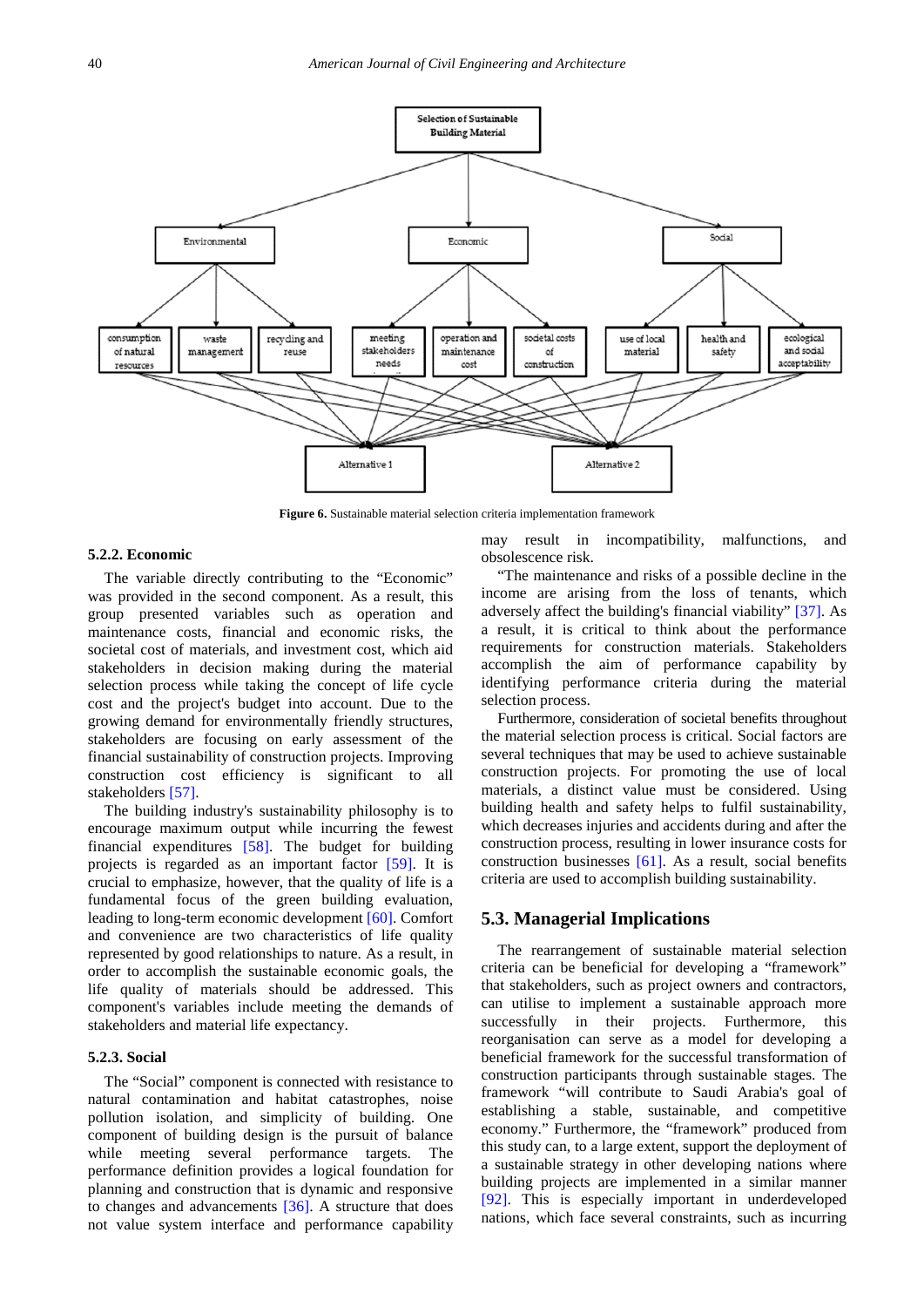exorbitant fees to address environmental challenges [\[93\].](#page-13-12) As a result, a sustainable approach can give these nations with chances to include sustainability into building project design methods [\[94,95\].](#page-13-13) Nevertheless, this study makes a substantial contribution in the following specific aspects, all of which have important consequences for the construction industry:

It provides a database of the sustainable material selection criteria implementation and related aspects in order to determine their competitiveness and global market survival via sustainable integration.

It assists owners, consultants, and contractors in reviewing and selecting sustainable material criteria for implementation in order to maximise the planning, economy, and consistency of construction projects.

It demonstrates scientific evidence that might help Saudi Arabia and other developing countries adopt sustainability.

The majority of building sustainability and sustainability research has focused on industrialised countries (the United Kingdom, the United States, Hong Kong, and Australia) as well as other countries like as Malaysia, China, and Saudi Arabia. As a result, there is no study on sustainability implementation in the Saudi construction sector and only a few studies on adopting sustainable material selection criteria in a developing nation. As a result, our research has effectively linked sustainable material selection criterion adoption to the Saudi building sector. This lays a solid foundation for exploring the practise of sustainability in improving the dependability of local building projects and closing the knowledge gap.

This study provides a helpful tool for decision-makers to use in the unbiased creation of sustainable material selection criteria. For the first time, the prediction technique for AHP is provided in this paper to examine the Sustainable material selection criterion in the building sector. As a result, this technique has the potential to be game-changing in construction projects, particularly in poor nations. Despite the fact that the study was conducted in Saudi Arabia, it is expected that this paradigm shift results in comparable conditions and limits in other developing nations.

The outcomes of this study can help to adopt sustainable material selection criteria in Saudi Arabia building projects. Our findings give a knowledge of the goals of implementing sustainable material selection criteria, which include reducing needless costs and allocating appropriate costs to each project. As a result, by designing and following the intended strategies, all involved parties may focus on the project's purpose in terms of expenditure, time, and efficiency. Ultimately, establishing a high level of sustainability in a project has a good influence. The findings of this study also give a guideline or a benchmark for decreasing difficulties related with project execution. Overrun expenses, project completion, and ambiguous requirements were among them.

Furthermore, this research gives owners or employers with insight into how to use sustainable material selection criteria to improve the success of their projects.

## **5.4. Theoretical Implications**

While the notion of developing a sustainable concept is not new, [\[96\],](#page-13-14) it seems to play an ever more vital role in several enterprises [\[97\].](#page-13-15) The suggested prioritisation model includes a need for the adoption of sustainable material selection criteria, particularly in the field of sustainable residential building. The proposed AHP model is used in this study to identify the Sustainable material selection criteria. These criteria can help overcome the present challenges to successfully adopting a sustainable material selection strategy in the Saudi Arabia building sector. As a result of this research, the gap between practise and theory of sustainable material selection criteria will be narrowed. To the best of our knowledge, no research has been conducted to examine the Sustainable material selection criterion in the Saudi Arabia building sector. To begin, this study empirically analyses the important Sustainable material selection criteria that might assist in the implementation of sustainability in the building sector. This conclusion lays the groundwork for future research on the Sustainable material selection criterion in developing nations by scholars, notably in the field of construction management. To that purpose, the theoretical components of this research provide a mathematical framework for creating sustainable material selection criteria that may be employed effectively in Saudi Arabia and other developing countries. The components of the sustainable material selection criterion in the Saudi construction sector have been compared using the unique AHP model. As a result, this work provides a way to help policymakers who are interns implement sustainable material selection criteria impartially.

# **6. Conclusions**

Saudi Arabia has faced tremendous challenges in providing quality building structures and executing largescale building projects like many other developed countries. To alleviate this condition, SBMs criteria for materials selection should be introduced. Therefore, it forms the prime objective of this study. A total of 28 SBMs criteria have been identified from the literature and experts interviews were conducted. The research resolves and harmonizes conflicting SBM criteria on three sustainability pillars (environmental, economic, and social). It proposed a hybrid MCDM methodology. A scatter plot has been used to rank the SBMs criteria, and the top three criteria from the main categories of environmental, economic, social criteria have been selected to develop the decision-making model. Among the environmental criteria, consumption of natural resources ranked as the first priority, followed by waste management and recycling and reuse. Under the economic criteria, meeting stakeholders needs, operation and maintenance cost, and societal costs of construction materials emerged as the top three criteria. Similarly, under the social category, use of local material, health and safety, and ecological and social acceptability are ranked as the top criteria. Seven (7) experts are involved in developing the decision-making model to weight the main categories, criteria, and alternative materials. Based on the final normalised matrix, hollow concrete brick (a1) is better alternative material to achieve sustainable buildings.

This research contributes to knowledge in this field by providing essential inputs for researchers to improve their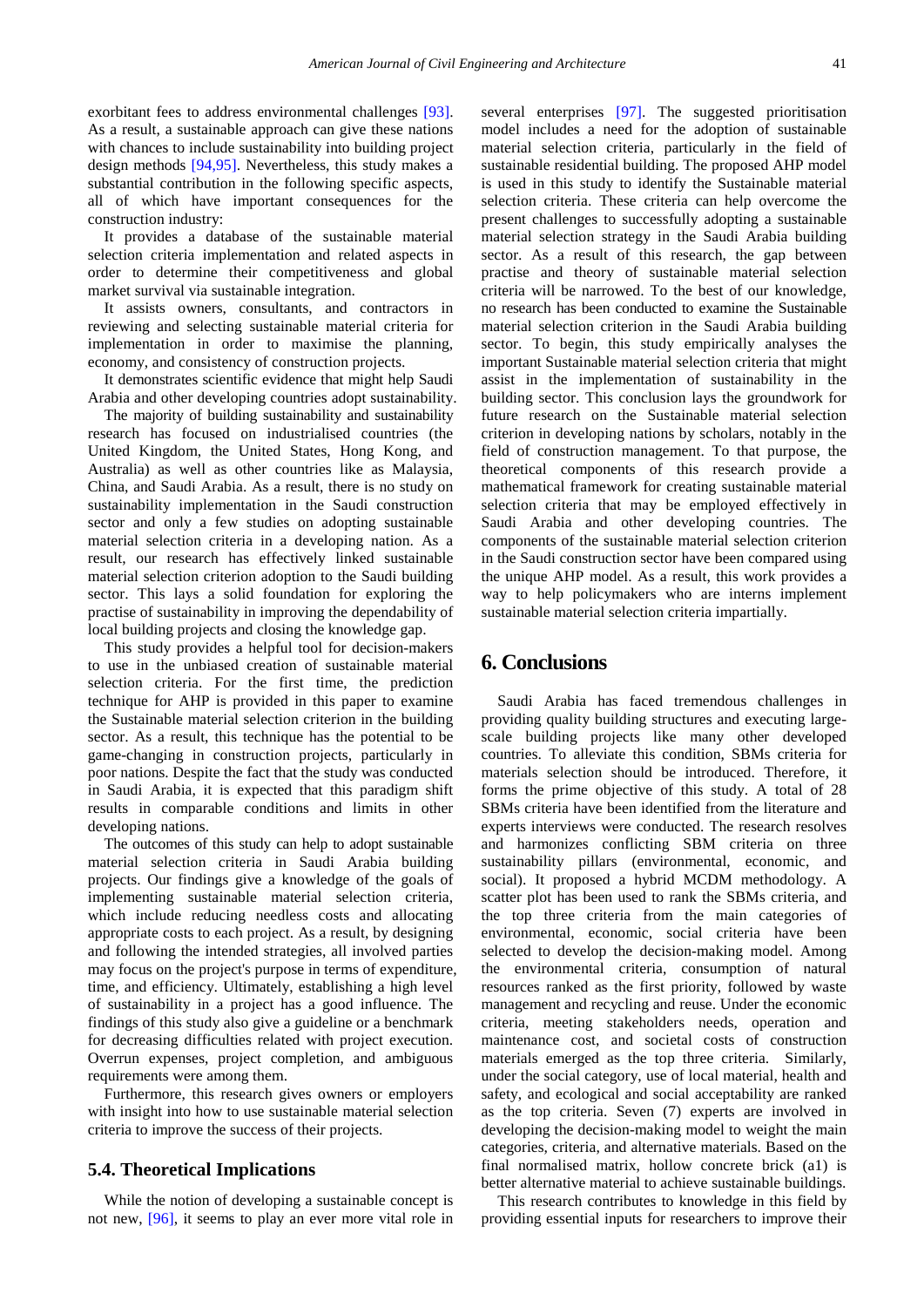understanding of the SBMs criteria for selecting materials and lays a good foundation for further research on the criteria for selecting SBMs. Additionally, this study provides stakeholders with SBMs criteria and a decision-making model for supporting sustainable building materials.

A major limitation of this study is that the scope of research is limited to the stakeholders in the Saudi Arabia's building industry. Similarly, the developed model has only been implemented to select the bricks materials for buildings. Therefore, future studies, can implement the model to select different building materials. Lastly, another decision-making method may be used to enhance the accuracy of the assessment.

# **References**

- <span id="page-11-0"></span>[1] A. P. Chan and M. A. Adabre, "Bridging the gap between sustainable housing and affordable housing: The required critical success criteria (CSC)," *Building and Environment,* vol. 151, pp. 112-125, 2019.
- <span id="page-11-1"></span>[2] M.-y. Leung, C. Wang, and X. Wei, "Structural model for the relationships between indoor built environment and behaviors of residents with dementia in care and attention homes," *Building and Environment,* vol. 169, p. 106532, 2020.
- <span id="page-11-2"></span>[3] X. Gan, J. Zuo, P. Wu, J. Wang, R. Chang, and T. Wen, "How affordable housing becomes more sustainable? A stakeholder study," *Journal of Cleaner Production,* vol. 162, pp. 427-437, 2017.
- <span id="page-11-3"></span>[4] L. Dezhi, C. Yanchao, C. Hongxia, G. Kai, E. C.-M. Hui, and J. Yang, "Assessing the integrated sustainability of a public rental housing project from the perspective of complex eco-system," *Habitat International,* vol. 53, pp. 546-555, 2016.
- <span id="page-11-4"></span>[5] O. Golubchikov and A. Badyina, "Sustainable housing for sustainable cities: a policy framework for developing countries," *Nairobi, Kenya: UN-HABITAT,* 2012.
- <span id="page-11-5"></span>[6] Z. Wu, H. Li, Y. Feng, X. Luo, and Q. Chen, "Developing a green building evaluation standard for interior decoration: A case study of China," *Building and Environment,* vol. 152, pp. 50-58, 2019.
- <span id="page-11-6"></span>[7] W. Lu, C. Webster, Y. Peng, X. Chen, and X. Zhang, "Estimating and calibrating the amount of building-related construction and demolition waste in urban China," *International Journal of Construction Management,* vol. 17, no. 1, pp. 13-24, 2017.
- <span id="page-11-7"></span>[8] B. Mattoni, C. Guattari, L. Evangelisti, F. Bisegna, P. Gori, and F. Asdrubali, "Critical review and methodological approach to evaluate the differences among international green building rating tools," *Renewable and Sustainable Energy Reviews,* vol. 82, pp. 950-960, 2018.
- <span id="page-11-8"></span>[9] A. O. Olanipekun, A. P. Chan, B. Xia, and O. A. Adedokun, "Applying the self-determination theory (SDT) to explain the levels of motivation for adopting green building," *International Journal of Construction Management,* vol. 18, no. 2, pp. 120-131, 2018.
- <span id="page-11-9"></span>[10] J. Zuo et al., "Green building evaluation from a life-cycle perspective in Australia: A critical review," *Renewable and Sustainable Energy Reviews,* vol. 70, pp. 358-368, 2017.
- <span id="page-11-10"></span>[11] S. M. Khoshnava, R. Rostami, A. Valipour, M. Ismail, and A. R. Rahmat, "Rank of green building material criteria based on the three pillars of sustainability using the hybrid multi criteria decision making method," *Journal of Cleaner Production,* vol. 173, pp. 82-99, 2018.
- <span id="page-11-11"></span>[12] M. Frontczak and P. Wargocki, "Literature survey on how different factors influence human comfort in indoor environments," *Building and environment,* vol. 46, no. 4, pp. 922-937, 2011.
- <span id="page-11-12"></span>[13] R. V. Rao, "A decision making methodology for material selection using an improved compromise ranking method," *Materials & Design,* vol. 29, no. 10, pp. 1949-1954, 2008.
- <span id="page-11-13"></span>[14] E. Eshtehardian, P. Ghodousi, and A. Bejanpour, "Using ANP and AHP for the supplier selection in the construction and civil engineering companies; case study of Iranian company," *KSCE Journal of Civil Engineering,* vol. 17, no. 2, pp. 262-270, 2013.
- <span id="page-11-14"></span>[15] M. Al-Surf *et al.*, "Stakeholder's Perspective on Green Building Rating Systems in Saudi Arabia: The Case of LEED, Mostadam, and the SDGs," vol. 13, no. 15, p. 8463, 2021.
- <span id="page-11-15"></span>[16] A. Balabel and M. J. S. Alwetaishi, "Towards Sustainable Residential Buildings in Saudi Arabia According to the Conceptual Framework of "Mostadam" Rating System and Vision 2030," vol. 13, no. 2, p. 793, 2021.
- <span id="page-11-16"></span>[17] M. S. Almulhim, D. V. Hunt, and C. D. J. S. Rogers, "A Resilience and Environmentally Sustainable Assessment Framework (RESAF) for Domestic Building Materials in Saudi Arabia," vol. 12, no. 8, p. 3092, 2020.
- <span id="page-11-17"></span>[18] E. Al-Atesh, Y. Rahmawati, and N. A. W. A. Zawawi, "Sustainability Criteria for Green Building Material Selection in the Malaysian Construction Industry," in *Proceedings of the International Conference on Civil, Offshore and Environmental Engineering*, 2021, pp. 693-700: Springer.
- <span id="page-11-18"></span>[19] A. F. Kineber, I. Othman, A. E. Oke, N. Chileshe, and M. K. Buniya, "Identifying and assessing sustainable value management implementation activities in developing countries: The case of Egypt," *Sustainability,* vol. 12, no. 21, p. 9143, 2020.
- [20] A. GhaffarianHoseini, N. D. Dahlan, U. Berardi, A. GhaffarianHoseini, N. Makaremi, and M. GhaffarianHoseini, "Sustainable energy performances of green buildings: A review of current theories, implementations and challenges," *Renewable and Sustainable Energy Reviews,* vol. 25, pp. 1-17, 2013.
- <span id="page-11-19"></span>[21] Z.-S. Chen, L. Martínez, J.-P. Chang, X.-J. Wang, S.-H. Xionge, and K.-S. Chin, "Sustainable building material selection: A QFDand ELECTRE III-embedded hybrid MCGDM approach with consensus building," *Engineering Applications of Artificial Intelligence,* vol. 85, pp. 783-807, 2019.
- <span id="page-11-20"></span>[22] A. Hussain and M. A. Kamal, "Energy efficient sustainable building materials: an overview," in *Key Engineering Materials*, 2015, vol. 650, pp. 38-50: Trans Tech Publ.
- [23] F. Kineber and I. Nor Shafizah, "VE Application in Material Selection Assessment and Performance of Aluminum Dross as Cement Replacement."
- <span id="page-11-21"></span>[24] L. Dillon *et al.*, "Situating data in a Trumpian era: The environmental data and governance initiative," *Annals of the American Association of Geographers,* vol. 109, no. 2, pp. 545-555, 2019.
- <span id="page-11-22"></span>[25] P. Pradhan, L. Costa, D. Rybski, W. Lucht, and J. P. Kropp, "A systematic study of Sustainable Development Goal (SDG) interactions," *Earth's Future,* vol. 5, no. 11, pp. 1169-1179, 2017.
- <span id="page-11-23"></span>[26] S. Baharetha, A. Al-Hammad, and H. Alshuwaikhat, "Towards a unified set of sustainable building materials criteria," in *ICSDEC 2012: Developing the Frontier of Sustainable Design, Engineering, and Construction*, 2013, pp. 732-740.
- <span id="page-11-24"></span>[27] C.-C. Zhou, G.-F. Yin, and X.-B. Hu, "Multi-objective optimization of material selection for sustainable products: artificial neural networks and genetic algorithm approach.' *Materials & Design,* vol. 30, no. 4, pp. 1209-1215, 2009.
- <span id="page-11-25"></span>[28] K. Mathiyazhagan, A. Gnanavelbabu, and B. L. Prabhuraj, "A sustainable assessment model for material selection in construction industries perspective using hybrid MCDM approaches," *Journal of Advances in Management Research,* 2019.
- [29] A. Diabat, D. Kannan, and K. Mathiyazhagan, "Analysis of enablers for implementation of sustainable supply chain management–A textile case," *Journal of cleaner production,* vol. 83, pp. 391-403, 2014.
- <span id="page-11-26"></span>[30] Y. Chen, G. E. Okudan, and D. R. Riley, "Sustainable performance criteria for construction method selection in concrete buildings," *Automation in construction,* vol. 19, no. 2, pp. 235-244, 2010.
- [31] M. Weißenberger, W. Jensch, and W. Lang, "The convergence of life cycle assessment and nearly zero-energy buildings: The case of Germany," *Energy and buildings,* vol. 76, pp. 551-557, 2014.
- <span id="page-11-27"></span>[32] H. Wang, H. Bai, J. Liu, and H. Xu, "Measurement indicators and an evaluation approach for assessing Strategic Environmental Assessment effectiveness," *Ecological Indicators,* vol. 23, pp. 413-420, 2012.
- <span id="page-11-28"></span>[33] T. L. Saaty, "Decision making with the analytic hierarchy process," *International journal of services sciences,* vol. 1, no. 1, pp. 83-98, 2008.
- <span id="page-11-29"></span>[34] V. Belton and T. Stewart, *Multiple criteria decision analysis: an integrated approach*. Springer Science & Business Media, 2002.
- <span id="page-11-30"></span>[35] T. L. Saaty, "The analytic hierarchy and analytic network processes for the measurement of intangible criteria and for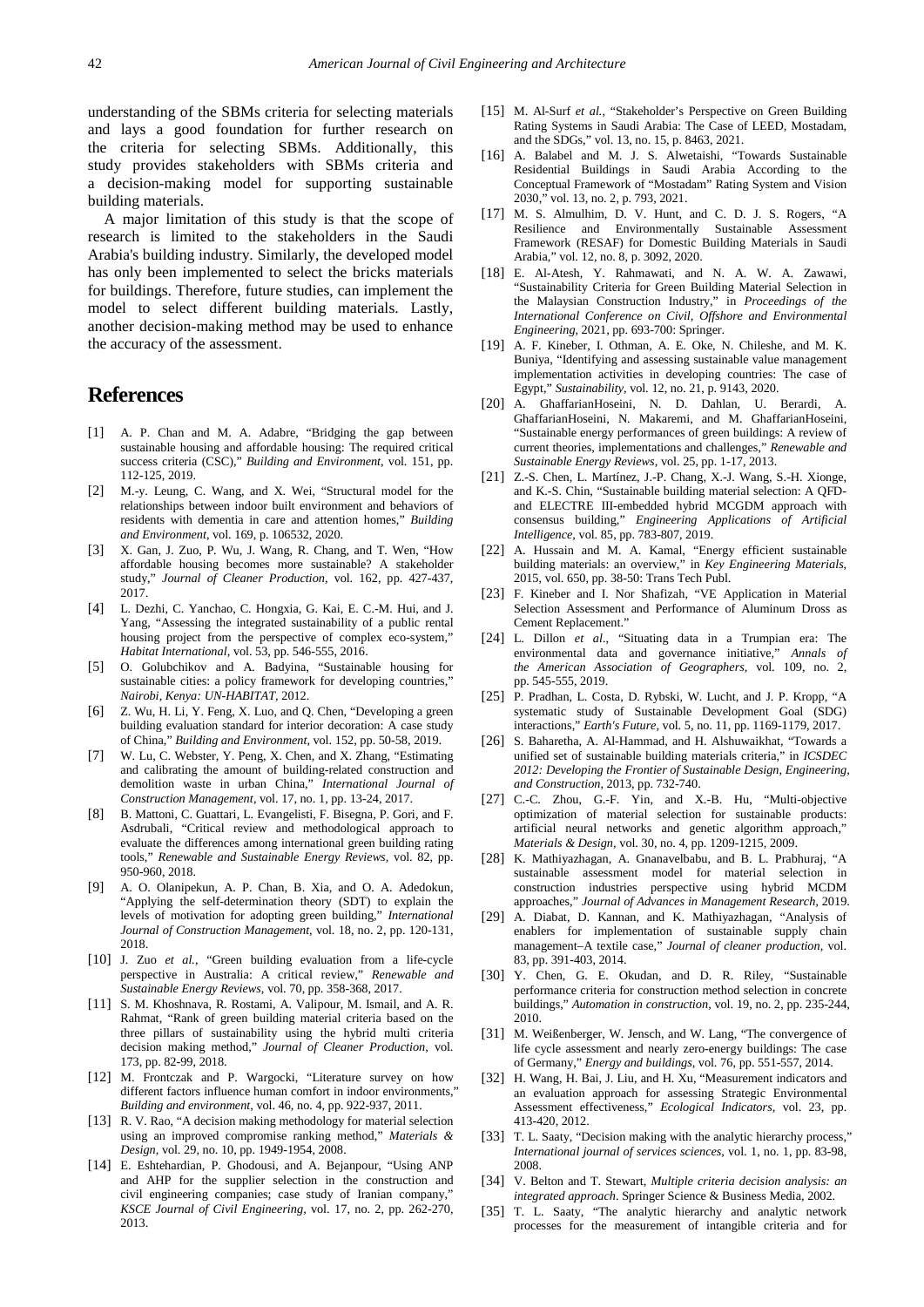decision-making," in *Multiple criteria decision analysis*: Springer, 2016, pp. 363-419.

- <span id="page-12-0"></span>[36] R. Spiegel and D. Meadows, *Green building materials: a guide to product selection and specification*. John Wiley & Sons, 2010.
- <span id="page-12-1"></span>[37] J.-J. Wang, Y.-Y. Jing, C.-F. Zhang, and J.-H. Zhao, "Review on multi-criteria decision analysis aid in sustainable energy decisionmaking," *Renewable and sustainable energy reviews,* vol. 13, no. 9, pp. 2263-2278, 2009.
- [38] J. K. Wong and H. Li, "Application of the analytic hierarchy process (AHP) in multi-criteria analysis of the selection of intelligent building systems," *Building and Environment,* vol. 43, no. 1, pp. 108-125, 2008.
- [39] K. R. Bunz, G. P. Henze, and D. K. Tiller, "Survey of sustainable building design practices in North America, Europe, and Asia,' *Journal of architectural engineering,* vol. 12, no. 1, pp. 33-62, 2006.
- <span id="page-12-2"></span>[40] K. Govindan, K. M. Shankar, and D. Kannan, "Sustainable material selection for construction industry–A hybrid multi criteria decision making approach," *Renewable and Sustainable Energy Reviews,* vol. 55, pp. 1274-1288, 2016.
- [41] S. Beder, *Environmental principles and policies: an interdisciplinary introduction*. Routledge, 2013.
- [42] N. Sengupta, "Use of cost-effective construction technologies in India to mitigate climate change," *Current Science,* pp. 38-43, 2008.
- <span id="page-12-4"></span>[43] M. Arif, M. Syal, L. Florez, D. Castro, and J. Irizarry, "Measuring sustainability perceptions of construction materials," *Construction Innovation,* 2013.
- <span id="page-12-3"></span>[44] U. A. Umar, H. Tukur, M. Khamidi, and A. U. Alkali, "Impact of environmental assessment of green building materials on sustainable rating system," in *Advanced Materials Research*, 2013, vol. 689, pp. 398-402: Trans Tech Publ.
- [45] M. F. Ashby and K. Johnson, *Materials and design: the art and science of material selection in product design*. Butterworth-Heinemann, 2013.
- [46] M. Arif, D. Bendi, T. Toma ‐ Sabbagh, and M. Sutrisna, "Construction waste management in India: an exploratory study," *Construction innovation,* 2012.
- [47] K. Ramaswamy and S. N. Kalidindi, "Waste in Indian building construction projects," in *Proceedings of the 17th Annual Conference of the IGLC. Taipei, Taiwan*, 2009.
- <span id="page-12-5"></span>[48] H. Jain and S. Shrivastava, "Accounting of water footprint in substructure in a typical Multistory concrete building," 2016.
- <span id="page-12-6"></span>[49] M. Calkins, *Materials for sustainable sites: a complete guide to the evaluation, selection, and use of sustainable construction materials*. John Wiley & Sons, 2008.
- <span id="page-12-7"></span>[50] P. O. Akadiri and P. O. Olomolaiye, "Development of sustainable assessment criteria for building materials selection," *Engineering, Construction and Architectural Management,* 2012.
- <span id="page-12-8"></span>[51] O. P. Akadiri, "Development of a multi-criteria approach for the selection of sustainable materials for building projects," University of Wolverhampton, 2011.
- <span id="page-12-9"></span>[52] K. Rezaei-Moghaddam and E. Karami, "A multiple criteria evaluation of sustainable agricultural development models using AHP," *Environment, Development and Sustainability,* vol. 10, no. 4, pp. 407-426, 2008.
- <span id="page-12-10"></span>[53] Y. Rahmawati, C. Utomo, and N. A. W. A. Zawawi, "BIM and E-Negotiation Practices in AEC Consulting Businesses," *Sustainability,* vol. 11, no. 7, p. 1911, 2019.
- <span id="page-12-11"></span>[54] E. A. Al-Atesh, Y. Rahmawati, N. A. W. A. Zawawi, and C. J. I. J. o. C. M. Utomo, "A decision-making model for supporting selection of green building materials," pp. 1-12, 2021.
- <span id="page-12-36"></span>[55] Y. Rahmawati, C. Utomo, N. S. Muhamad Sukri, R. B. Yasinta, and A.-H. M. H. J. S. Al-Aidrous, "Environmental Enhancement through High-Rise Building Refurbishment," vol. 12, no. 22, p. 9350, 2020.
- <span id="page-12-12"></span>[56] L. Shen, K. Muduli, and A. Barve, "Developing a sustainable development framework in the context of mining industries: AHP approach," *Resources Policy,* vol. 46, pp. 15-26, 2015.
- <span id="page-12-13"></span>[57] K. Govindan, M. Kaliyan, D. Kannan, and A. N. Haq, "Barriers analysis for green supply chain management implementation in Indian industries using analytic hierarchy process," *International Journal of Production Economics,* vol. 147, pp. 555-568, 2014.
- <span id="page-12-14"></span>[58] T. Harputlugil, M. Prins, A. T. Gültekin, and Y. I. Topçu, "Conceptual framework for potential implementations of multi

criteria decision making (MCDM) methods for design quality assessment," 2011.

- <span id="page-12-15"></span>[59] W. G. Lewis, K. F. Pun, and T. R. Lalla, "Empirical investigation of the hard and soft criteria of TQM in ISO 9001 certified small and medium‐sized enterprises," *International Journal of Quality & Reliability Management,* 2006.
- <span id="page-12-16"></span>[60] A. Ishizaka and A. Labib, "Analytic hierarchy process and expert choice: Benefits and limitations," *Or Insight,* vol. 22, no. 4, pp. 201-220, 2009.
- <span id="page-12-17"></span>[61] B. Kucukaltan and Y. I. Topcu, "Assessment of key airline selection indicators in a strategic decision model," *Journal of Enterprise Information Management,* 2019.
- <span id="page-12-18"></span>[62] T. L. Saaty, "How to make a decision: the analytic hierarchy process," *Interfaces,* vol. 24, no. 6, pp. 19-43, 1994.
- <span id="page-12-19"></span>[63] T. L. Saaty, "Axiomatic foundation of the analytic hierarchy process," *Management science,* vol. 32, no. 7, pp. 841-855, 1986.
- <span id="page-12-20"></span>[64] G. Lucko and E. M. Rojas, "Research validation: Challenges and opportunities in the construction domain," *Journal of construction engineering and management,* vol. 136, no. 1, pp. 127-135, 2010.
- <span id="page-12-21"></span>[65] A. F. Kineber, I. Othman, A. E. Oke, N. Chileshe, and M. K. Buniya, "Impact of Value Management on Building Projects Success: Structural Equation Modeling Approach," *Journal of Construction Engineering and Management,* vol. 147, no. 4, p. 04021011, 2021.
- <span id="page-12-22"></span>[66] S. N. Yiu, "An empirical investigation of the current application and future development of the safety management system (SMS) in the Hong Kong construction industry," 2019.
- <span id="page-12-23"></span>[67] B. L. Tanko, F. Abdullah, Z. M. Ramly, and W. I. Enegbuma, "An implementation framework of value management in the Nigerian construction industry," *Built Environment Project and Asset Management,* 2018.
- [68] A. F. Kineber, I. Othman, A. E. Oke, N. Chileshe, and T. Zayed, "Prioritization of value management implementation critical success factors for sustainable residential building: A structural equation modelling approach," *Journal of Cleaner Production,* p. 126115, 2021.
- <span id="page-12-24"></span>[69] J. Hair, W. Black, B. Babin, and R. Anderson, "Confirmatory factor analysis," *Multivariate Data Analysis, 7th ed.; Pearson Education, Inc.: Upper Saddle River, NJ, USA,* pp. 600-638, 2010.
- <span id="page-12-25"></span>[70] E. M. Singh and D. P. Singh, *Violence: Impact and intervention*. Atlantic Publishers & Dist, 2008.
- <span id="page-12-26"></span>[71] M. Hashempour, A. Heidari, and M. Shahi Jounaghani, "The Efficiency of Hybrid BNN-DWT for Predicting the Construction and Demolition Waste Concrete Strength," *International Journal of Engineering,* vol. 33, no. 8, pp. 1544-1552, 2020.
- <span id="page-12-27"></span>[72] K. M. Rahla, R. Mateus, and L. Bragança, "Comparative sustainability assessment of binary blended concretes using Supplementary Cementitious Materials (SCMs) and Ordinary Portland Cement (OPC)," *Journal of Cleaner Production,* vol. 220, pp. 445-459, 2019.
- <span id="page-12-28"></span>[73] H. Ghashat, "The governance of Libyan ports: determining a framework for successful devolution," Edinburgh Napier University, 2012.
- <span id="page-12-29"></span>[74] R. Rahardjati, M. F. Khamidi, and A. Idrus, "The level of importance of criteria and sub criteria in green building index malaysia," 2010.
- <span id="page-12-30"></span>[75] F. J. Fowler Jr, *Survey research methods*. Sage publications, 2013.
- <span id="page-12-31"></span>[76] P. Leedy and J. Ormrod, "The nature and tools of research," *Practical research: Planning and design,* vol. 1, pp. 1-26, 2013.
- <span id="page-12-32"></span>[77] G. Lucko, T. D. C. Alves, and V. L. Angelim, "Challenges and opportunities for productivity improvement studies in linear, repetitive, and location-based scheduling," *Construction Management and Economics,* vol. 32, no. 6, pp. 575-594, 2014.
- <span id="page-12-33"></span>[78] J. Švajlenka, M. Kozlovská, and T. J. S. Pošiváková, "Analysis of selected building constructions used in industrial construction in terms of sustainability benefits," vol. 10, no. 12, p. 4394, 2018.
- <span id="page-12-34"></span>[79] S. M. Khoshnava, R. Rostami, A. Valipour, M. Ismail, and A. R. J. J. o. C. P. Rahmat, "Rank of green building material criteria based on the three pillars of sustainability using the hybrid multi criteria decision making method," vol. 173, pp. 82-99, 2018.
- <span id="page-12-35"></span>[80] W. J. Lee and R. J. S. Mwebaza, "The role of the climate technology centre and network as a climate technology and innovation matchmaker for developing countries," vol. 12, no. 19, p. 7956, 2020.